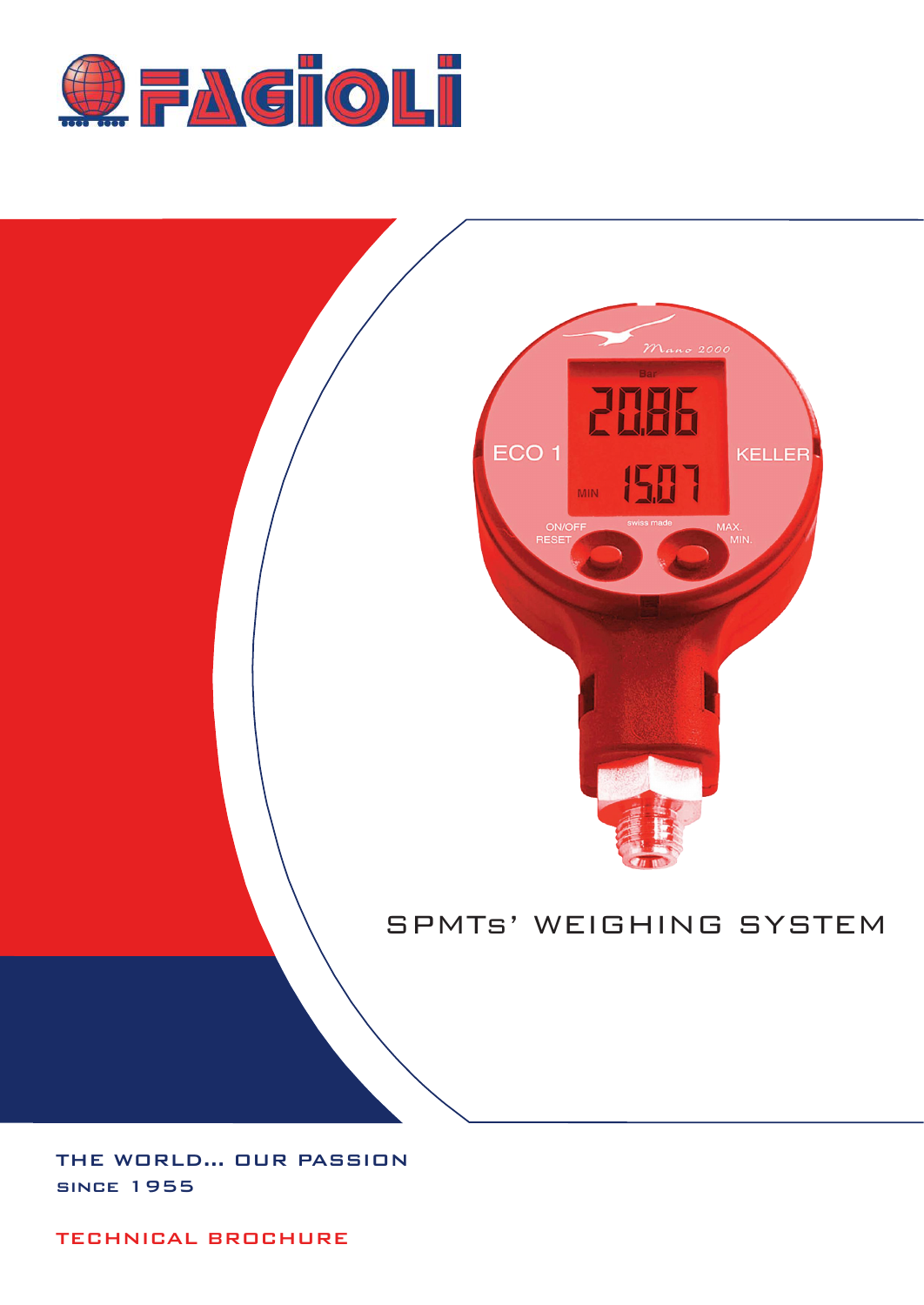### WEIGHING AND COG CALCULATION PROCEDURE BY MEANS OF SPMTs

## SPMTs' WEIGHING SYSTEM - OVERVIEW

The weighing procedure performed by SPMTs uses an even number of calibrated Digital Pressure Gauge. No.2 calibrated Digital Pressure Gauges are installed into each Hydraulic Pressure Groups of the SPMTs, one close to the input and the other close to the output of the hydraulic circuit. Before the beginning of the weighing operations, the SPMTs are lifted to contact the underside of the item transport frame, constantly monitoring as the frame is progressively elevated until it is clear of all the supports (approx. 50 mm clearance). To ensure that the pressure is stable and uniformly distributed within the hydraulic circuit the SPMTs are usu‐ally driven forwards and backwards approx. 1‐2 mts. The acceptable deviation between the two gauges in the hydraulic circuit is 5 bar. Until the deviation does not come under such value, the SPMTs will keep on moving forwards and backwards. The load is held for approx. 10 minutes to allow the dispersion within the SPMTs hydraulic circuits. The weighing sequence is repeated for a total of 3 weighing operations.





SPMTs and technical schedule for the collection of weighing data. Picture on the right: Detail of manometer positioned onto Fagioli SPMT trailers.

SURFALL SOFT STATES IN THE WORLD ...

## SPMTs' WEIGHING SYSTEM - OVERVIEW

| Hydraulic<br>Group | 1st Weighing<br>Conversion to | 2nd Weighing<br>Conversion to | 3rd Weighing<br>Conversion to               | <b>SPMT Self Weight</b>                               | Average                                                                                                                                                                                                        |
|--------------------|-------------------------------|-------------------------------|---------------------------------------------|-------------------------------------------------------|----------------------------------------------------------------------------------------------------------------------------------------------------------------------------------------------------------------|
| Α                  |                               |                               |                                             |                                                       |                                                                                                                                                                                                                |
| B                  |                               |                               |                                             |                                                       |                                                                                                                                                                                                                |
| C                  |                               |                               |                                             |                                                       |                                                                                                                                                                                                                |
|                    |                               |                               |                                             | <b>Total Weight</b>                                   |                                                                                                                                                                                                                |
| $\beta$            | 26600<br>9100<br>17500        | $\mathcal{C}$                 | $\sqrt{X}$<br>1450<br>2900<br>1450<br>33402 | <b>Centre of Gravity</b><br>$X =$<br>BASE EL<br>$Y =$ | (Ave A x 1.45) - (Ave B x 1.45) + (Ave C x 0.00)<br>Ave Total<br>$(Ave A x 33.402) + (Ave B x 33.402) + (Ave C x 60.002)$<br>Ave Total<br>NOTE: Theoretical expected COG position is: $X = 0$ ; $Y = 42502$ mm |



Upon completion of the first two weighings, the Digital pressure gauges are shuffled to verify, with the third weighing, any discrepancy on the calibration. In case of discrepancy, the gauge will be changed and the weighing procedure repeated. The average weight from all 3 weighing operations is recorded as the weight of the Module. The average weight of each pressure group is calculated for each of the 3 weighing operations and is used to calculate the position of the Centre of Gravity (CoG). The Client note the location of any temporary items and adjust the weight/CoG results accordingly.The accuracy of weight result is ± 3%The accuracy of COG location is ± 1.5 % of the overall span of the SPMTs hydraulic system.



The average weight of each pressure group is calculated for each of the 3 weighing operations and is used to calculate the

position of the Centre of Gravity. See example below